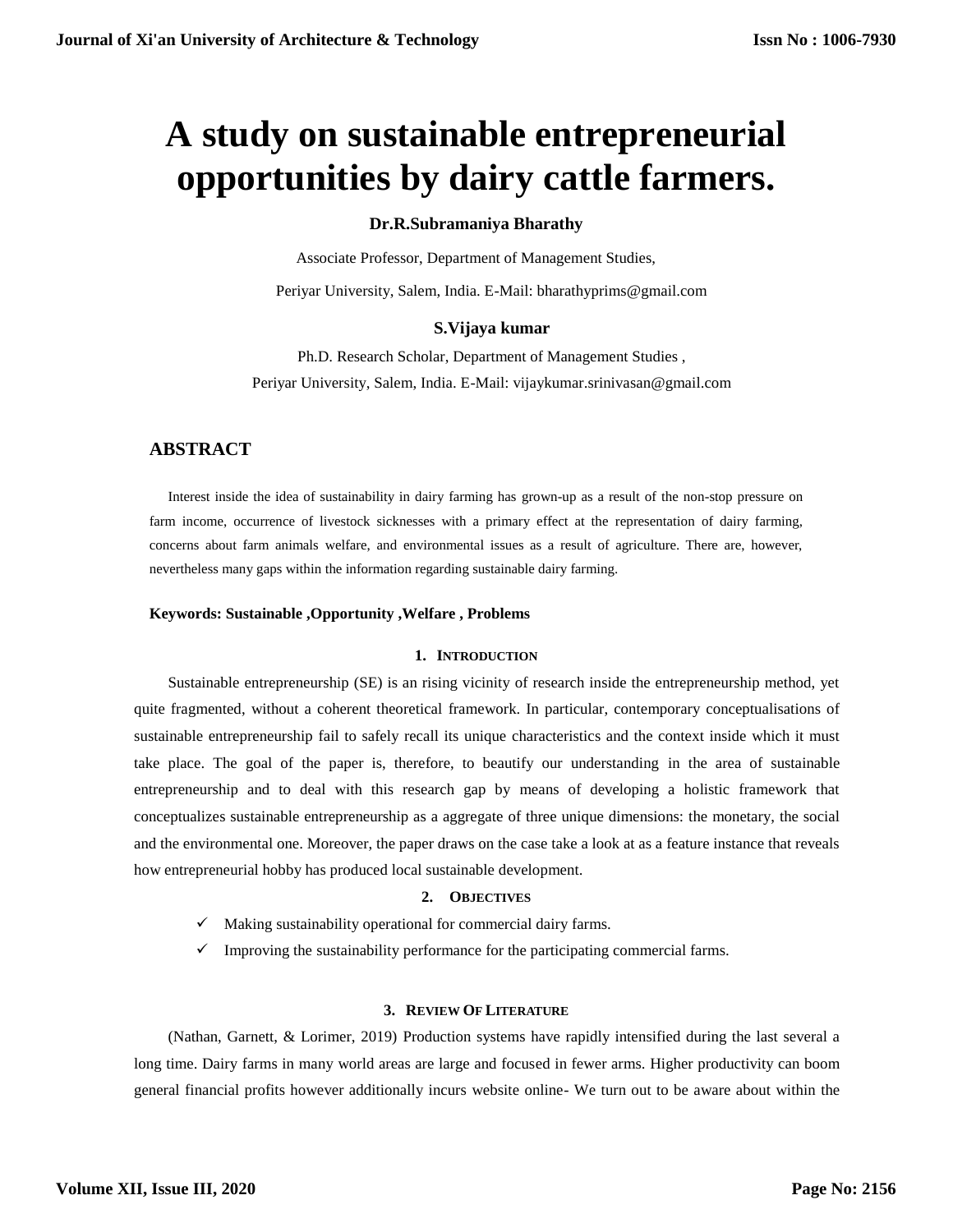literature four prominent issues approximately dairy intensification: the surroundings, animal welfare, socioeconomic properly-being, and human health. We then significantly affirm three frameworks—sustainable intensification, multifunctionality, and agroecology—which promise win–win solutions to these worries. We name for studies and coverage strategies which could better account for synergies and trade-offs the various a couple of dimensions of dairy impacts.

**(Ahmed, Tamir, & Mengistu, 2016)** The present study turned into carried out to research the restrictions ,opportunities, and demanding situations of livestock fettering within the city. To pick character cattle fatteners, systematic random sampling and complete enumeration strategies have been carried out for peri urban and urban kebeles, respectively .A overall of 190 cattle fatteners have been blanketed and interviewed the usage of pre examined dependent questionnaire.

**(Chaurasiya, Badodiya, Somvanshi, & Gaur, 2016)** This have a look at dairy farming has correct capability for employment era each in rural and pre city regions. The take a look at become performed on eighty dairy farmers selected from 8 villages of morar block of Gwalior district of Madhya Pradesh, who have been selected technique to discover the entrepreneurial bahaviour of dairy farmers .The observe concluded that majority of respondents were moderate degree of entrepreneurial bahaviour .The test concluded that majority of respondents were medium stage of entrepreneurial behavior followed by way of excessive and occasional stage of entrepreneurial bahaviour .Hence ,particular interest is needed to growth the entrepreneurship in dairy farmers there is a possibility to beautify those trends amongst dairy farmers .The findings of the observe indicated that innovativeness ,success ,Motivation, desire making , capacity , threat – orientation , co-ordination ,making plans capability , facts seeking out behavior , and self confidence ,attributes of entrepreneurial behavior have been found as maximum essential attributes of entrepreneurial behavior of dairy farmers.

**(Choongo, Burg, Pass, & Masurel, 2016)** This observe got down to have a take a look at the factors actually influencing the identification of sustainable possibilities as well as to empirically test the version of pastel and shepherd(12) concerning the identity of sustainable opportunities in a context wherein sustainability issues are pretty urgent, particularly the mining enterprise in Zambia .We centered on three explanatory elements :expertise of the natural / social surroundings , perception of chance to the natural / social environment and altruism in the direction of others, on the identical time as entrepreneurial information changed right into a moderator.

(**Manivannan & Mathialagan, 2016)** The have a look at exhibits dairy farming has a essential role to play in sustaining the livelihood of rural farmers in India. Farmers of marginal, small and semi- medium operational holdings personal majority of the farm animals in the us of a(DAHD, AR2012-13). During the beyond two a long time ,Has witnessed augmented milk production which led to India reaching the tag of " Top milk manufacturer" In the arena. This boom in milk manufacturing is consequent to the diverse technological interventions like, breeding coverage, advent of unusual dairy breeds, mass adoption of synthetic insemination ,clinical husbandry practices, vaccination and so forth., which similarly brought about boom in power of crossbred cows and in electricity of crossbred cows and additionally usual milk production.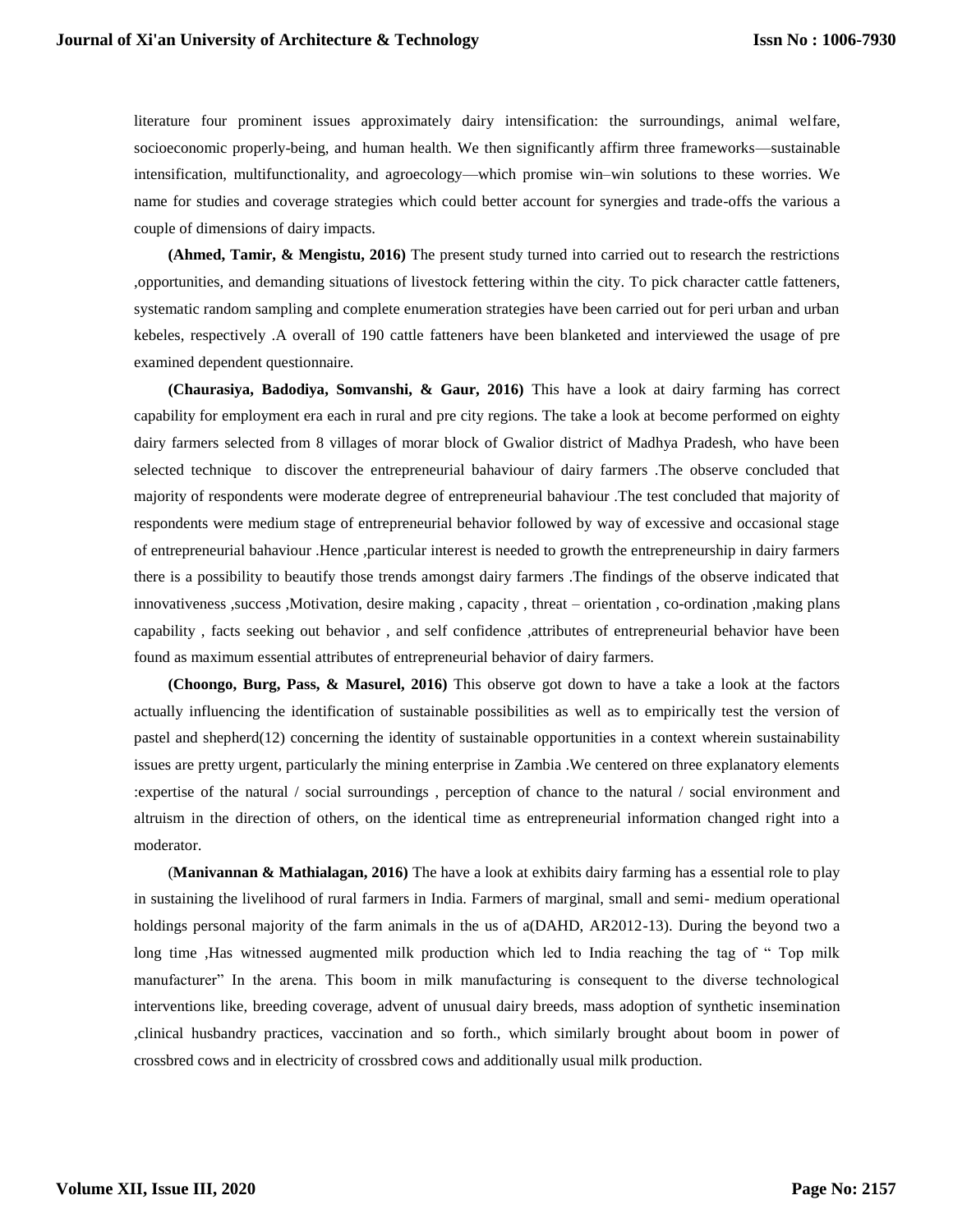(**Mehar, Pervez, & Sudhir, 2016)** Women's empowerment schemes are being run by means of the branch of women's empowerment and baby improvement inside the every country of India. While the ICDs programmed is run by the department , the girls's empowerment schemes are being run entirely through NGOs .The major thrust is to shape self –help corporations (SCHs) of women. Various schemes are for that reason applied thru the SHGs. In each SHG , members ought to make a saving of a fixed amount each month. The NGO allows the linkage of the SHG with a bank and ensures get entry to to credit score for the SHGs.

Women's entrepreneurship is both approximately women's role in society and approximately the position of entrepreneurship inside the equal society. Women marketers confronted many limitations particularly in marketplace their product (along with circle of relatives responsibilities)that need to be overcome so as to provide them get admission to to the equal possibilities as men. Increased participation of ladies in the labor force is a prerequisite for improving the position of ladies in society and self employed women.

#### 4. **SUSTAINABLE ENTREPRENEURSHIP**

The social size is directed towards reaching social exchange and making assets to be had to a bigger target audience. Although instances of social entrepreneurship entail the advent of price that embraces both social and economic element, the focal point is on social value, while economic fee advent is visible as truly essential with a view to make sure monetary viability. This may be materialized within a social movement context and in phrases of presenting catalytic management.

#### **5. Problems as Opportunities**

Important role of entrepreneurial opportunities and their sources. because the field of contemporary business success a lot misrepresentation on the social, economic and environmental aspect, the concept of SE provides a holistic approach with important implications for the strategic development of the firm. In This way, the paper makes an critical theoretical contribution to the field of SE, because it highlights the possibilities which might be generated from issues that exist within the domain, in phrases of growing entrepreneurial hobby.

#### **6. Cattle's welfare**

Discussions about cattle's welfare generally start with an often-to use ethical assumption that it is morally acceptable for humans to use cattle so extensive as they ensure that cattle are free of physical and mental stress and able to experience positive feelings. It is possible to have high and low cattle welfare in all production systems, including in those defined as extensive, organic or intensive. However, in very demanding confined feeding operations there are perhaps limits to how good welfare can be Rapid strengthening in the dairy sector can have considerable impacts on physical and mental comfort, particularly in high-income farm.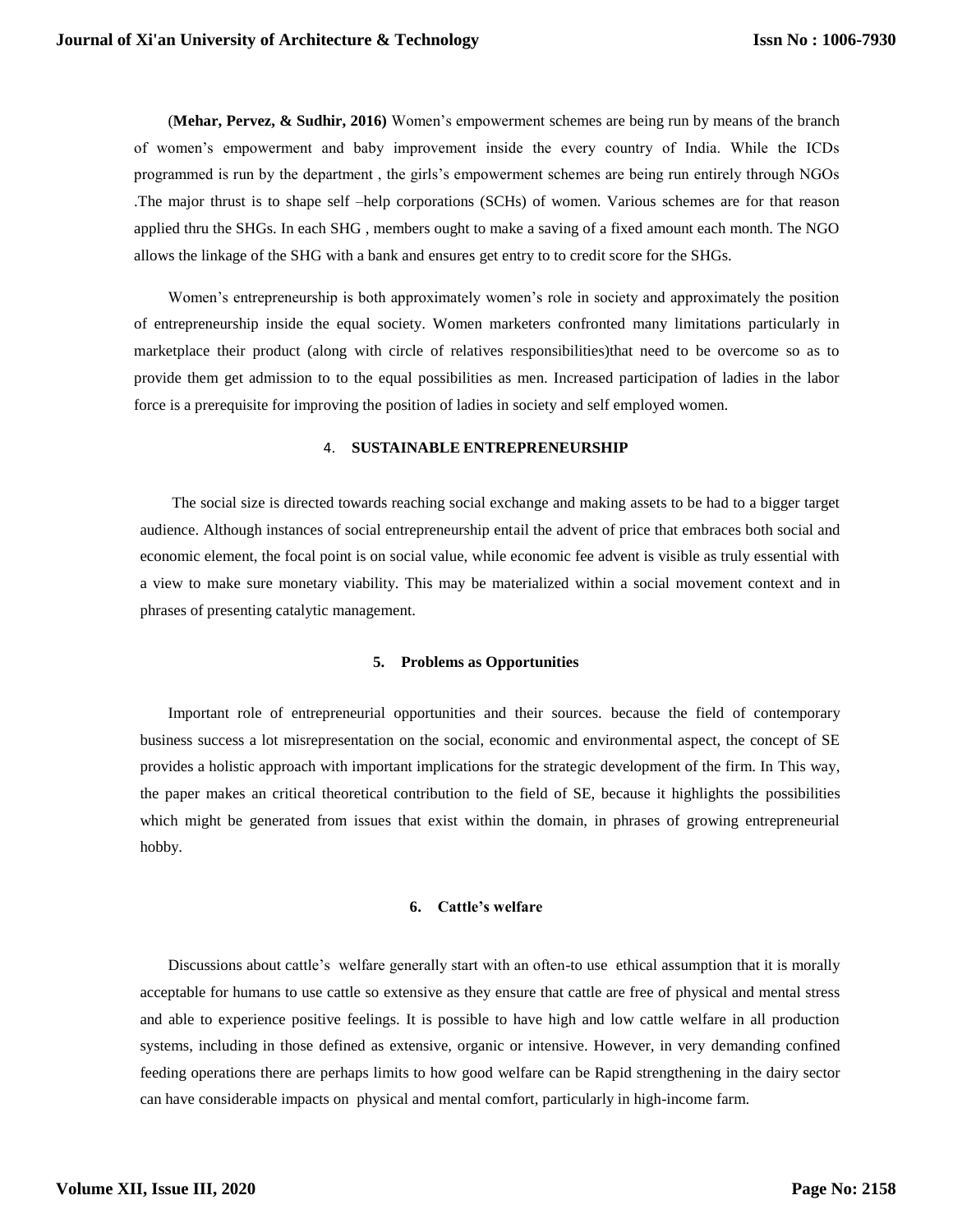## **SUGGESTIONS**

- Dairy farmers should aware of sustainable opportunities to implications for the strategic development cattle of the firm.
- $\checkmark$  Sustainable dairy farming should ensure an optimal well-being of the catttle's.
- $\checkmark$  Optimising the use of renewable resources while minimising the use of non-renewable resources.
- $\checkmark$  Sustainable dairy farming should enable narrow communities to protect and improve their comfort and environments.
- $\checkmark$  Ensuring that any negative consequences on soil fertility, water and air nice, landscape and biodiversity from dairy farming activities are minimised and high-quality contributions are made wherein viable.
- $\checkmark$  Successful entrepreneurship frequently requires creativity and modernism in addressing a new opportunity or concern in a new method.
- $\checkmark$  Being an entrepreneur calls for taking up sizeable duty and comes with giant challenges and ability rewards.

#### **CONCLUSION**

Cattle farming have to get successful in sustainable business practices often require entrepreneurship and improvement. This obtain a look at provides an overview of entrepreneurship and possibilities as it relates to sustainable business. The discussion is most relevant to sustainable organizations centered on presenting new products and services in reaction to societal issues. The significance of entrepreneurship and innovation additionally applies to organizations that alternate how they produce products and services.

# **REFERENCE**

- 1. Nathan, C., Garnett, T., & Lorimer, J. (2019, May 4 May). Dairy intensification: Drivers, impacts and alternatives. *Springer* , 35-48.
- 2. Ahmed, K., Tamir, B., & Mengistu, A. (2016). Constraints, Opprotunities and challenges of cattle fattening practices in urban and peri -urban kebeles of dessie town,Ethiopia. *Journal of fisheries & livestock production , 4* (4), 1-10.
- 3. Chaurasiya, K. K., Badodiya, S. K., Somvanshi, S., & Gaur, C. L. (2016). Entrepreneurial behaviour of dairy farmers in gwalior district of madhya pradesh. *Indian J dairy Sci , 69* (1), 112-115.
- 4. Choongo, P., Burg, E. V., Pass, L. J., & Masurel, E. (2016). Factors influencing the identification of sustainbale opportunities by SMEs :. *www.mdpi.com/journal/sustainability , 8* (81), 1-24.
- 5. Manivannan, A., & Mathialagan, P. (2016). Knowledge level of farmers in dairy cattle farming systems in tamilnadu. *International research journal of india , 1* (11), 1-3.